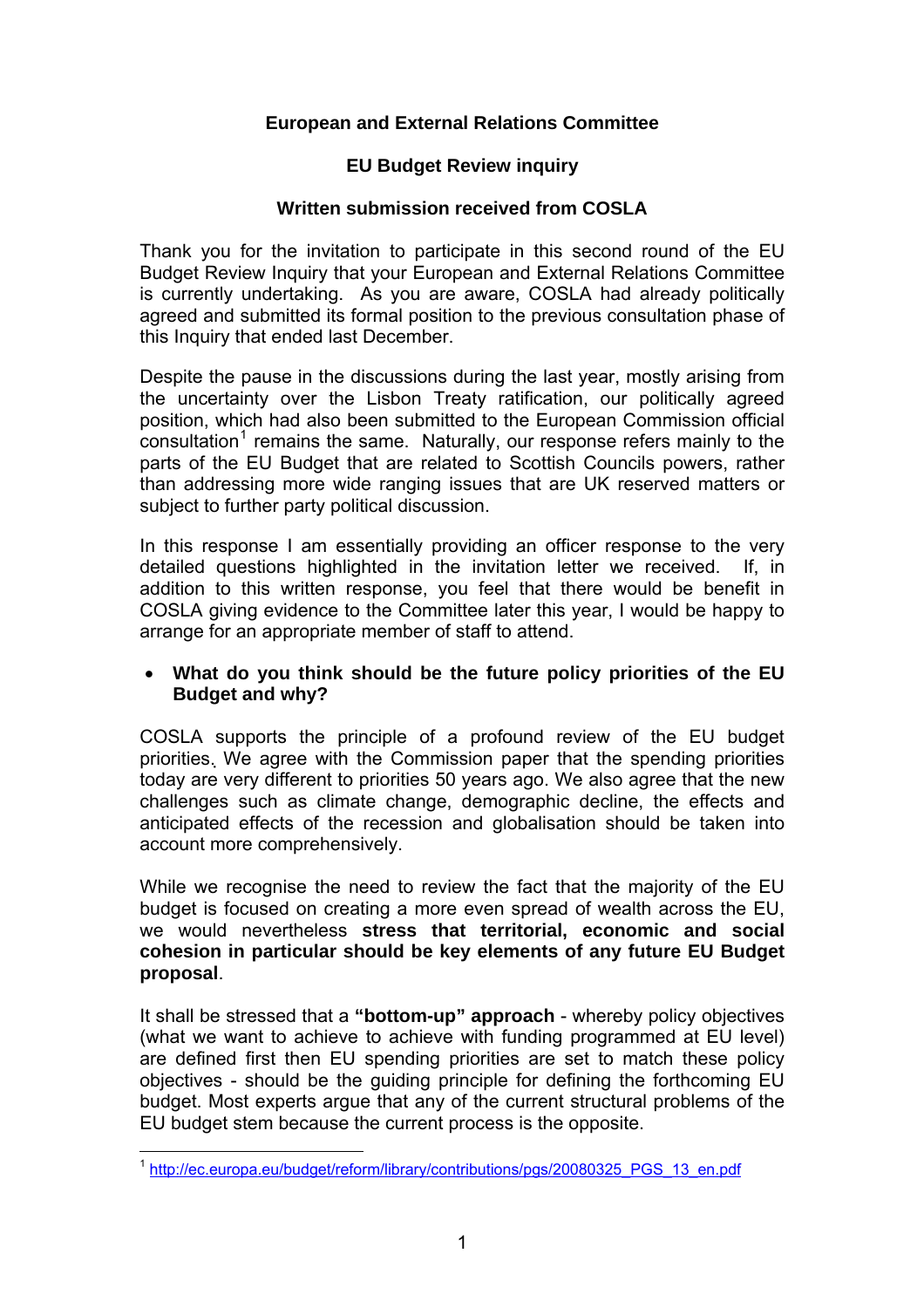COSLA believes that the multiplicity of funding programmes should be clearly avoided. Any new EU funding programme should clearly justify its added value, particularly in relation to administration costs. Also, fewer and bigger funds would allow for flexibility during the programming period.

We believe that the preferred option is to have a small number of large funding programmes, reflecting the big policy priorities of the EU (for instance in the current Budget these big priorities are cohesion, protection of natural resources, citizenship, EU foreign action, plus internal administration) We are aware of the practical, political and treaty limitations that could prevent this approach from being fully developed but still consider that is an idea worth exploring.

Reflecting the new emphasis at the EU level on *integrated place-based approaches* and *local partnerships,* Local Authorities should be the key actors in defining and delivering EU funding programmes affecting that area. COSLA believes that there is a wide scope left to maximize local input, partnership and delivery in the structure and management of the Funds. In addition we believe that failure to fully implement the partnership principle at a local level could actually prevent the funds from being fully effective.

We really welcome the principle of Multi-Annual Programming, and the recent European Parliament Bőge Report that endorses our view of linking it with the EU legislative term. However, the current economic crisis has proven that there are limits to this approach. Despite the scale of the crises the European Union has only been able to mobilize limited resources in unspent EU funds and needed to put in place two reforms of the Structural Funds regulations to allow an increase in expenditure on the ground.

In order to respond to unplanned needs, it is both necessary to give more flexibility to the EU multi-annual funding programmes over the financial period, particularly to the Structural Funds, and to increase the size and speed of the current anti-cyclical EU funds, such as the Globalization Adjustment fund, so that this money can be quickly made available were there are unanticipated economic crises affecting a given area or areas.

#### • **What are the challenges and opportunities for Scotland in relation to the future EU budget?**

It is widely agreed that, if the current eligibility rules remain unchanged, Scotland will stop benefiting from EU Structural Funds. However, this analysis takes for granted that the current features of the EU budget will remain unchanged and the current review process would only amount to a rebalancing of sectoral budget headings (Research, Competitiveness, Transport, etc) to the detriment of the Common Agricultural Policy and the EU Structural Funds.

The review offers nonetheless the possibility of a deeper reform of the EU Budget, to sort out the inconsistencies or inadequacies of both the funding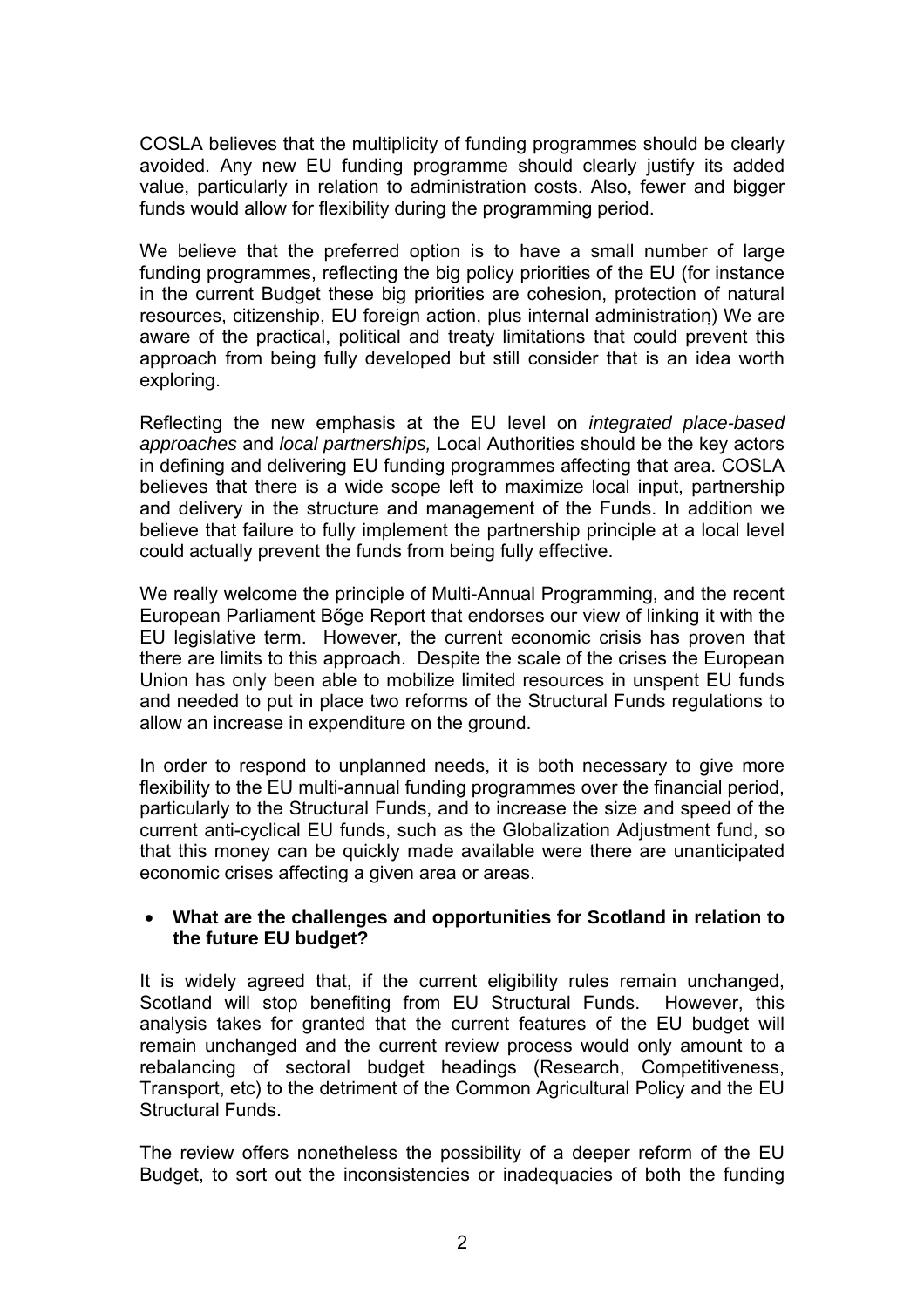priorities and the management of the funds.We should see the starting point in the review as offering an opportunity to assess the EU Added Value of any current or future funding stream as defined further below The added value of European funding should be clearly demonstrated before any new EU funding stream is proposed. In this sense COSLA believes that subsidiarity and proportionality should remain the principle criteria to determine whether EU action is required or not.

European "Added Value" is provided when the intended action cannot be better achieved nationally, either because it achieves cross-border or EU-wide (for instance, Trans-European Networks, climate change, migration, international crime) or because it addresses local challenges in a innovative way that has not been or can not be properly addressed within national resources<sup>[2](#page-2-0)</sup>

In this respect, the recent reflections contained in the Bachtler/Barca report<sup>[3](#page-2-1)</sup> are worth exploring: these two scholars argue that instead of focusing on agreeing an overall EU budget and then distributing the funds using the principle of *"fair return"* for each Member State, the size and complexity of the EU Single Market requires that funds are available at EU level and deployed wherever and whenever necessary to ensure that the EU Internal Market works smoothly and key pan European challenges (climate change, demographic decline, innovation, etc). Under this approach EU funds would not just be considered mainly redistributive ones but actually way to fill the gaps not addressed nationally and provide EU wide responses to EU wide problems. A detailed assessment of how this change of tack would benefit Scotland would be beneficial.

This offers an difficult dilemma for Scotland's Councils. While it appears inevitable and probably fair that funds available for the "old" EU15 will significantly drop, COSLA strongly stresses the need to recognise the existence of "pockets of deprivation" and "areas with structural handicaps". COSLA believes that this is how the new emphasis on "place-based approaches" that the Commission is now considering should be understood. Indeed focusing on how policies impact in local areas, and how local areas can maximize EU resources, is a central theme of the Barca Report.

Similarly we very much welcome, the new focus on integrated approaches either policy based (the new Integrated Maritime Policy, for instance) or geographically-based (such as the recent Baltic Sea Strategy the forthcoming, Danube Strategy, perhaps a North Sea Strategy) whereby all EU and national policies affecting a given area are addressed in an integrated, holistic fashion to avoid gaps and inconsistencies. Of course the bottom line for COSLA is that local areas, and local Councils should be at the centre of these new way of working. We continue to endorse the view that both one EU fund, one programme for each purpose and one-stop-shop approaches are essential to

 $\overline{a}$ 

 $^2$  such as some parts of EU Cohesion Policy, where this concept is known as "additionality".

<span id="page-2-1"></span><span id="page-2-0"></span> $3$  Fabrizio Barca (2009) "An Agenda for a Reformed Cohesion Policy. A place-based approach to meeting European Union challenges and expectations", Independent Report prepared at the request of Danuta Hübner, Commissioner for Regional Policy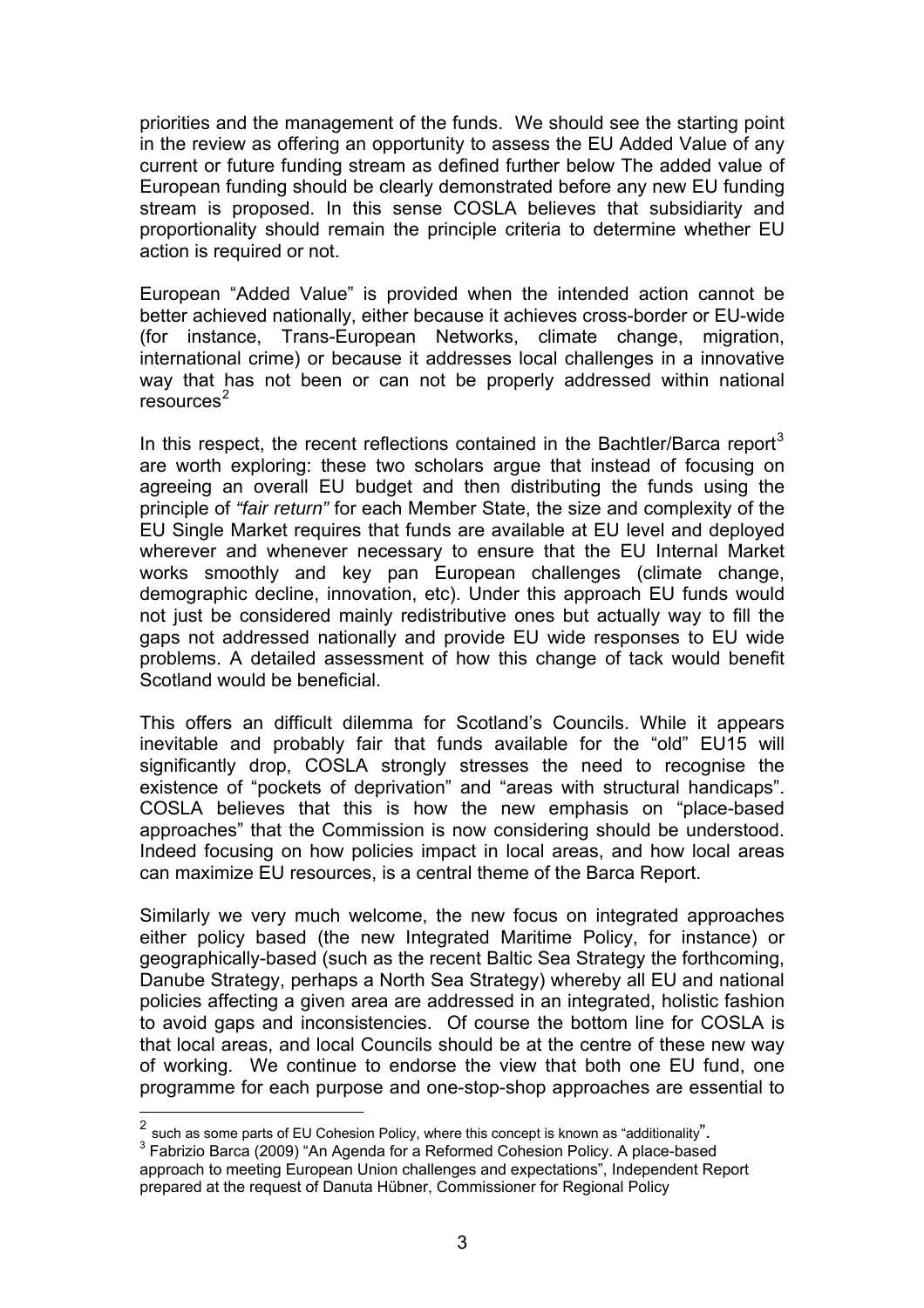allow communities and stakeholders, particularly those more vulnerable and with less resources to effectively apply for EU funding.

As part of a process of simplifying specific funding policies the Review should consider integrating Rural Development into EU Cohesion Policy, and to remove the dependence of allocations on agricultural spending (modulation). Similarly, and reflecting the above mentioned new emphasis of "holistic approaches" the Fisheries Fund could be enlarged into a Coastal Fund, as Fisheries Commissioner Joe Borg recently suggested at a meeting with COSLA Vice President Corrie McChord. In this regard the Scottish model of Local Coastal Partherships would seem to be an ideal vehicle to manage such funds.

The Review could also consider assessing where EU funds can be managed in policy specific funding programmes (such as FP7, CiP, TENs, LIFE+ etc) or coming from a geographically targeted "big pot", such as from EU Cohesion Funding. COSLA believes that while local communities can benefit from earmarking part of the Cohesion funding to address policy specific issues (transport, environment, etc) in a given area, we still believe that helping to fight these challenges must not deviate EU Regional Policy from its main objective that is to provide Territorial Cohesion.

Also, as outlined in our recent submission to the Scottish Parliament enquiry on the "EU Response to the financial crisis", the budget review process offers an unique chance of further simplify the European funding programmes, namely but not only the EU Structural Funds.

The practitioners in our member Councils outline that compliance and payment processes need to be greatly simplified to ensure that the approved projects can be quickly delivered on the ground. A "Strategic Dialogue" among stakeholders could be undertaken to help secure consistent, complementary and joined up activity on the ground between local projects and national and EU funding resources as well as ensuring a predictability of award criteria.

Finally, the current review should consider the issue of the performance of EU funds. While still in the early stages of development, the Scottish **Single Outcome Agreements** between individual councils and the Scottish Government, offer a good practice model of tying various strands of work together. It is an arrangement that could have relevance to other member states and act as a way of delivering mutual accountability between local, national and EU levels of governance.

#### • **What action should be taken now by a) Scottish Government b) Scottish Parliament c) Scottish stakeholders?**

COSLA is a keen promoter of the *"Team Scotland"* approach that underlines our work at an EU level with the other Scottish bodies and institutions that are active at EU level.